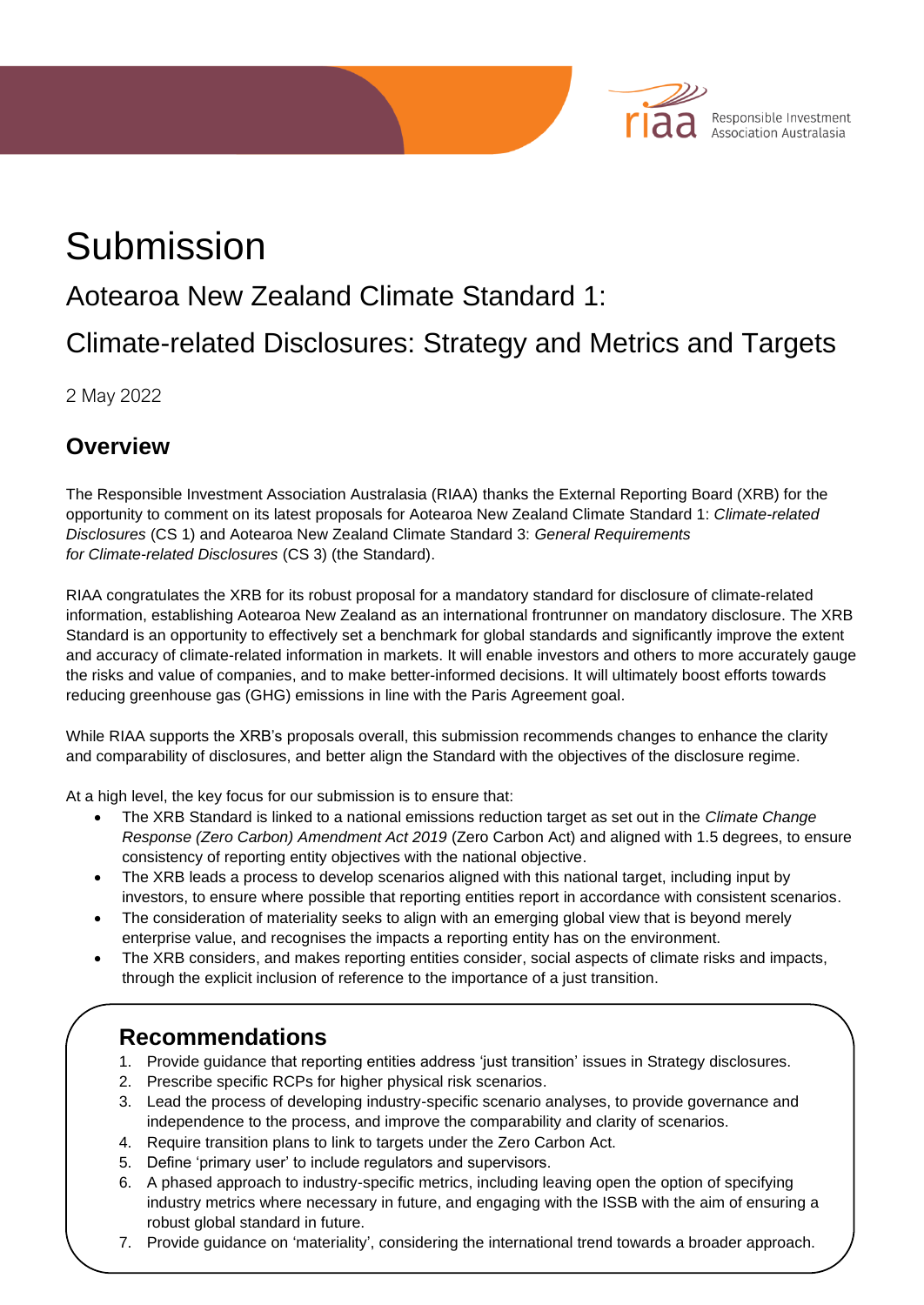# **Strategy**

#### **1. Do you think the proposed Strategy section of NZ CS 1 meets primary user needs?**

Overall, the Strategy section will significantly improve the information which investors and others use in their decision-making. We have commented on specific issues further below.

One gap in the proposed Strategy disclosure requirements is for reporting entities to disclose how they are working towards a 'just transition' away from carbon-intensive industries and adaptation to various global warming scenarios. Just transition is a growing concern for many industries and regions globally. It would be useful for companies to identify the people and places which are more reliant on carbon-intensive industries, and/or are more vulnerable to the impacts of global warming (such as loss of employment in resources or tourism, or the likely health effects of a changed climate). This should then be considered in the company's strategy.

Many users of these mandated disclosures will have a strong interest in understanding how the company proposes to contribute to or manage the transition in ways which are both environmentally and socially responsible and sustainable in the longer term. Investor interest in people and places being further disadvantaged and harmed by transition and adaptation to global warming will inevitably increase with the impacts felt of climate change.

#### **Recommendation 1: That the XRB provide guidance that reporting entities address 'just transition' issues in Strategy disclosures.**

#### **2. Do you agree that a standalone disclosure describing the entity's business model and strategy is necessary? Why or why not?**

We agree with this approach, particularly because it broadly aligns with the approach of the TCFD framework and ISSB Exposure Draft. It is important for investors and others to understand not only the current position and metrics of a company but the pathway that the company has set out, for example, to reduce GHG emissions or to adapt to various scenarios. This information is critical in evaluating the risks and opportunities which will impact the longerterm value of an investment.

#### **3. Do you agree that we should not prescribe which global mean temperature increase scenario(s) should be used to explore higher physical risk scenarios (such as 2.7°C and/or 3.3°C or by using Representative Concentration Pathways (RCP) such as RCP4.5 or 6), but rather leave this more open by requiring a 'greater than 2°C scenario'? Why or why not?**

We do not agree with this approach.

While we understand the value in industry working to develop specific scenarios, it would be preferrable for the XRB to set scenarios of best and worst assumptions, and in between, for example, 1.5, 2 and 3 degrees. This would provide the consistency and comparability required of the scenarios.

In addition to the XRB prescribing temperature increase scenarios, an XRB-led industry-specific scenario analysis development process – which includes investors in the process and outcomes – would be ideal for several reasons:

- it could be quicker than parallel individual industry-led processes, by drawing on common challenges and knowledge,
- it would standardise scenario analyses, making them clearer and comparable for all types of users, including large investors analysing a multitude of companies across different industries, as well as less informed investors.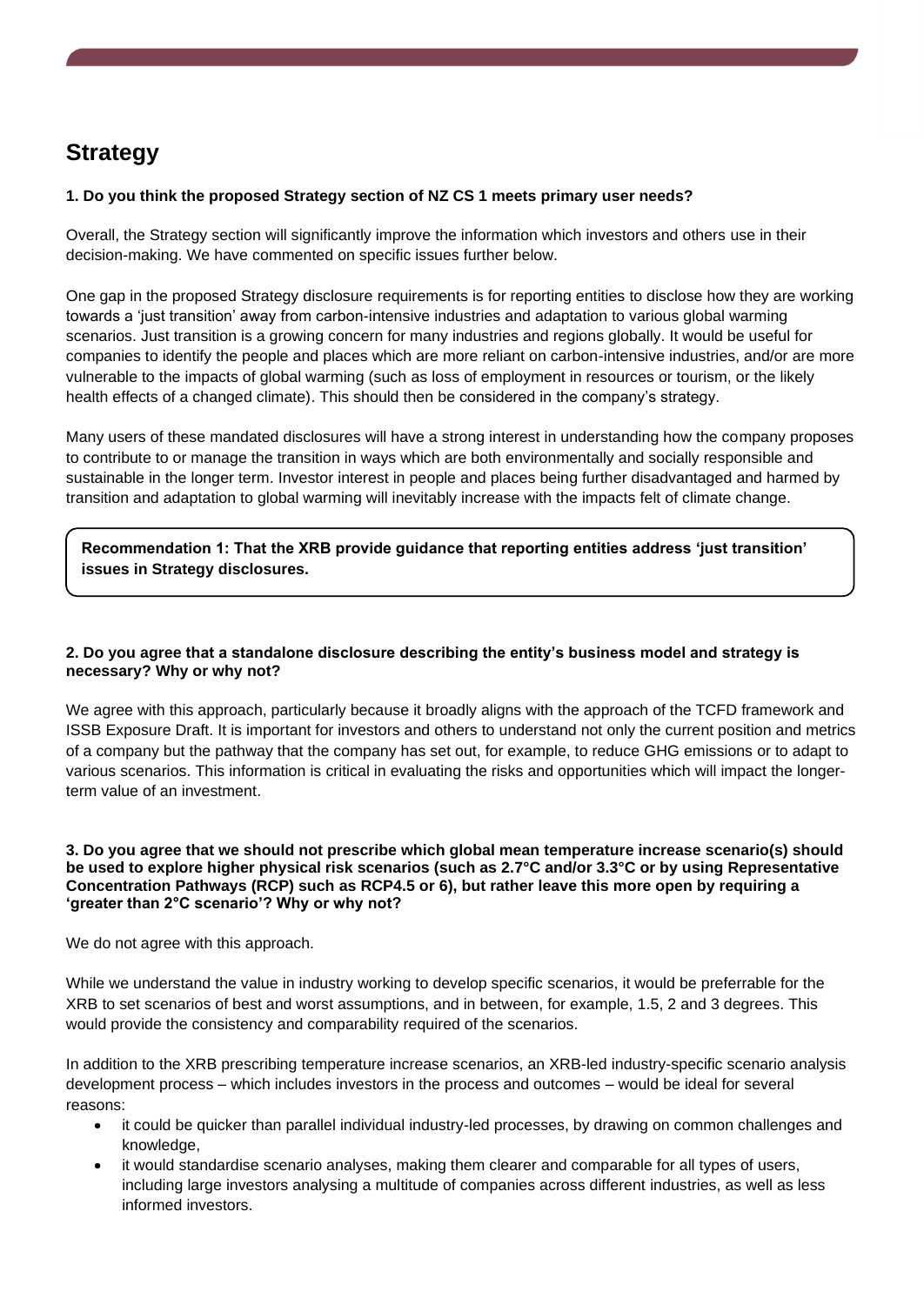• it would improve the governance and independence of the scenario analyses process, reducing the risks of, for example, industries producing scenarios that cast them in an overly-positive light at the expense of greater transparency for investors and others.

#### **Recommendation 2: That the XRB prescribe specific RCPs for higher physical risk scenarios.**

**Recommendation 3: That the XRB lead the process of developing industry-specific scenario analyses, to provide governance and independence to the process, and improve the comparability and clarity of scenarios.**

#### **4. We do not require transition plans to be tied to any particular target such as net zero and/or 1.5°C, but that entities will be free to disclose this if they have done so. Do you agree? Why or why not?**

We do not agree with this approach.

Large listed companies should report their strategies under this Standard in the context of a national shift to net zero emissions by 2050, and a goal of warming of no more than 1.5 degrees above pre-industrial levels. It is important that reporting entities are engaged with the national goals and disclose this transparently.

**Recommendation 4: That the Standard require transition plans to link to targets under the Zero Carbon Act.**

#### **5. Do you have any views on the defined terms as they are currently proposed?**

We note that 'primary users' has been defined as *'Existing and potential investors, lenders and other creditors'*, in line with the International Sustainability Standards Board (ISSB) Exposure Draft *Climate-related Disclosures Standard*.

While we appreciate the importance of aligning the XRB Standard with the draft of the emerging international standard, we reiterate our view that regulators (including supervisors) should be incorporated into the definition of *primary users*. While regulators can access the same information on demand in an ad hoc manner, having standardised, regular disclosures will assist supervision and enforcement. Recognising the broader significance of these mandatory disclosures is necessary to deliver the public accountability expected of the disclosure regime.

#### **Recommendation 5: The definition of 'primary users' should include regulators and supervisors.**

#### **6. The XRB has identified adoption provisions for some of the specific disclosures in NZ CS 1:**

- **(a) Do you agree with the proposed first-time adoption provisions? Why or why not?**
- **(b) In your view, is first-time adoption relief needed for any of the other disclosure requirements? Please specify the disclosure and provide a reason.**
- **(c) If you are requesting further first-time adoption relief, what information would you be able to provide in the interim?**

The proposed first-time adoption provisions should be conducive to accurate and comprehensive disclosures in a timely manner. We do not recommend any additional first-time disclosure provisions.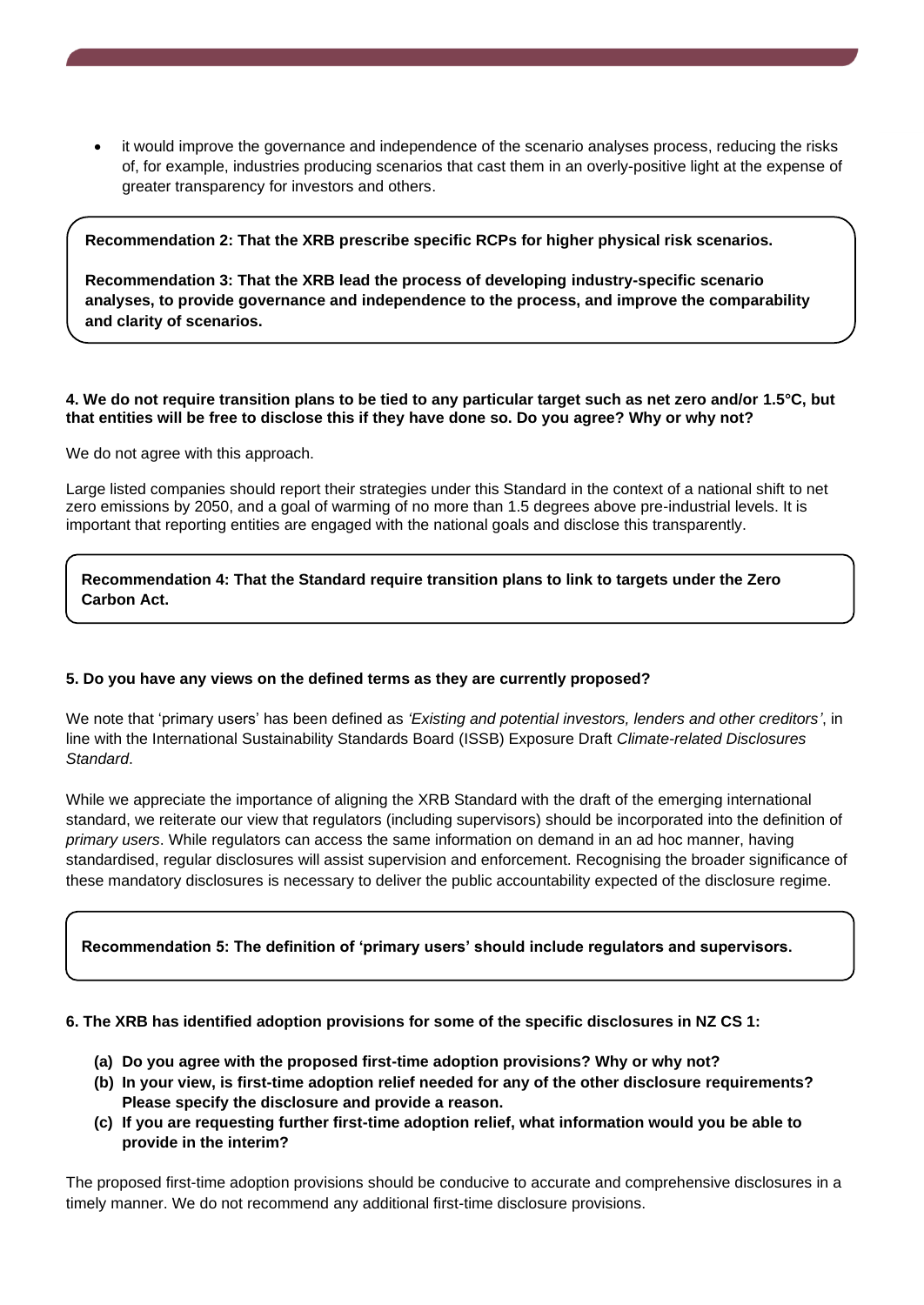# **Metrics and Targets**

#### **7. Do you think the proposed Metrics and Targets section of NZ CS 1 meets primary user needs?**

Overall, the metrics and targets disclosure requirements will make a significant difference to the ability of investors and others to understand a company's position and progress over time.

#### **8. We have not specified industry-specific metrics. The guidance will direct preparers where to look for industry-specific metrics. Do you believe this is reasonable or do you believe we should include a list of required metrics by industry? If so, do you believe we should use the TCFD recommendations or follow the TRWG prototype?**

We agree with the approach of referring reporting entities to industry-specific metrics, particularly to ensure ongoing alignment with international standards. Because the ISSB intends to introduce its standards by late-2022, and effectively replace the currently TCFD disclosure framework and SASB industry-specific metrics, the ISSB standards are likely to be the prevailing international standards in the near future.

Given the ISSB standards are not finalised, and the TCFD is currently the prevailing global framework, the XRB's approach should be phased as follows:

- refer to the TCFD recommendations initially,
- on adoption of the ISSB standard, refer to the ISSB Standard, and
- leave open the option of the XRB specifying industry metrics in future, where that approach is necessary or desirable to better understand the position and progress of particular companies and industries in NZ.

For this to be an effective approach in the longer term, the Government, including the XRB, should actively participate in the development of the ISSB standards, with the aim of ensuring a robust global standard for the future, and promptly adopt the ISSB Standard.

#### **Recommendation 6: That the XRB:**

- **take a phased approach to industry-specific metrics,**
- **leave open the option of specifying industry metrics where necessary in future, and**
- **engage with the ISSB with the aim of ensuring a robust global standard in future.**

#### **9. We will require disclosure of scope 3 value chain emissions as part of this standard. Are there areas (particularly in your scope 3 value chain) where there are impediments to measuring at present? If so, what are these areas and when do you think it might be possible to measure these areas?**

While there will be challenges in measurement and reporting of some aspects of scope 3 emissions, RIAA strongly supports the mandatory disclosure of scope 3 emissions under the XRB Standard. This is welcome progress beyond the TCFD and alignment with the ISSB Standard on this aspect will be critical for comprehensive and comparable disclosures.

In terms of challenges, for investors as reporting entities:

- it is unclear how, for example, a fund manager with multiple funds should disclose scope 3 emissions under the Standard, and
- in the earlier reporting periods, there will be significant variance in the scope 3 disclosure of investee companies.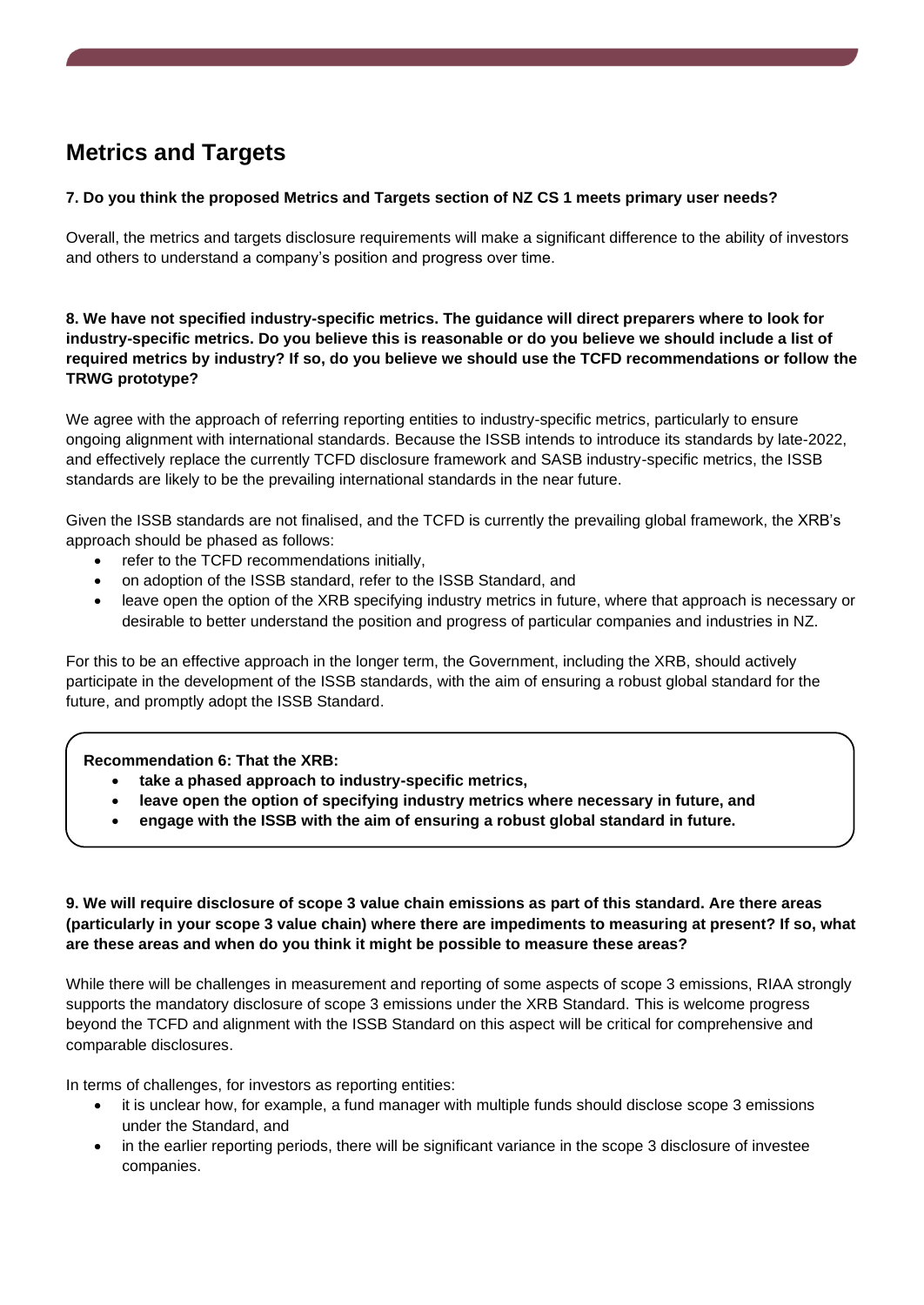**10. Paragraphs 8, 9 and 10 contain specific requirements relating to the disclosure of GHG emissions to facilitate the conduct of assurance engagements in line with the requirement of section 461ZH of the Financial Markets Conduct Act. Do you have any observations or concerns about these proposed requirements?** 

We have no comments.

#### **11. Do you have any views on the defined terms as they are currently proposed?**

We have no comments.

#### **12. The XRB has proposed not providing first-time adoption provisions for the Metrics and Targets section of NZ CS 1. Do you agree? Why or why not?**

We agree with this approach.

As we identified in our submission on the proposed Governance and Risk management sections of the Standard, there will be incomplete data in the early reporting periods for entities at the end of the investment value chain. While the lack of first-time disclosure requirements will present challenges for reporting entities, in our view there should not be first-time provisions. These challenges can be addressed through clear disclosure of things such as methodology, including any proxies used, and the proportion of the portfolio that is being disclosed.

#### **13. The XRB proposes that the minimum level of assurance for GHG emissions be set at limited assurance. Do you agree?**

We agree with this approach, noting that there may be challenges in the early reporting periods (similar to those outlined above).

### **Materiality**

**14. The XRB has proposed a definition of material (Information is material if omitting, misstating, or obscuring it could reasonably be expected to influence decisions that primary users make on the basis of their assessments of an entity's enterprise value across all time horizons, including the long term). Do you agree with this definition? Why or why not?** 

#### **15. Do you have any other comments on the proposed materiality section?**

The XRB should reconsider 'materiality', given the emerging global view that it goes beyond a narrow interpretation of 'enterprise value'.

The XRB's proposed materiality definition broadly aligns with the draft ISSB 'enterprise value' approach but not the EU Sustainable Finance Disclosure Regulation's 'double materiality' approach, which is considered the higher benchmark and will become increasingly influential globally. The XRB should consider that investors, beneficiaries and the public want to know the impact of a company on the environment and society – this is of critical importance in decision-making.

Given the varied international approaches, reporting entities will need clear, detailed guidance from the XRB on how to apply the materiality definition. For example, the XRB could expand on point 12 in the proposed Materiality section and draw on the ISSB's statement that: